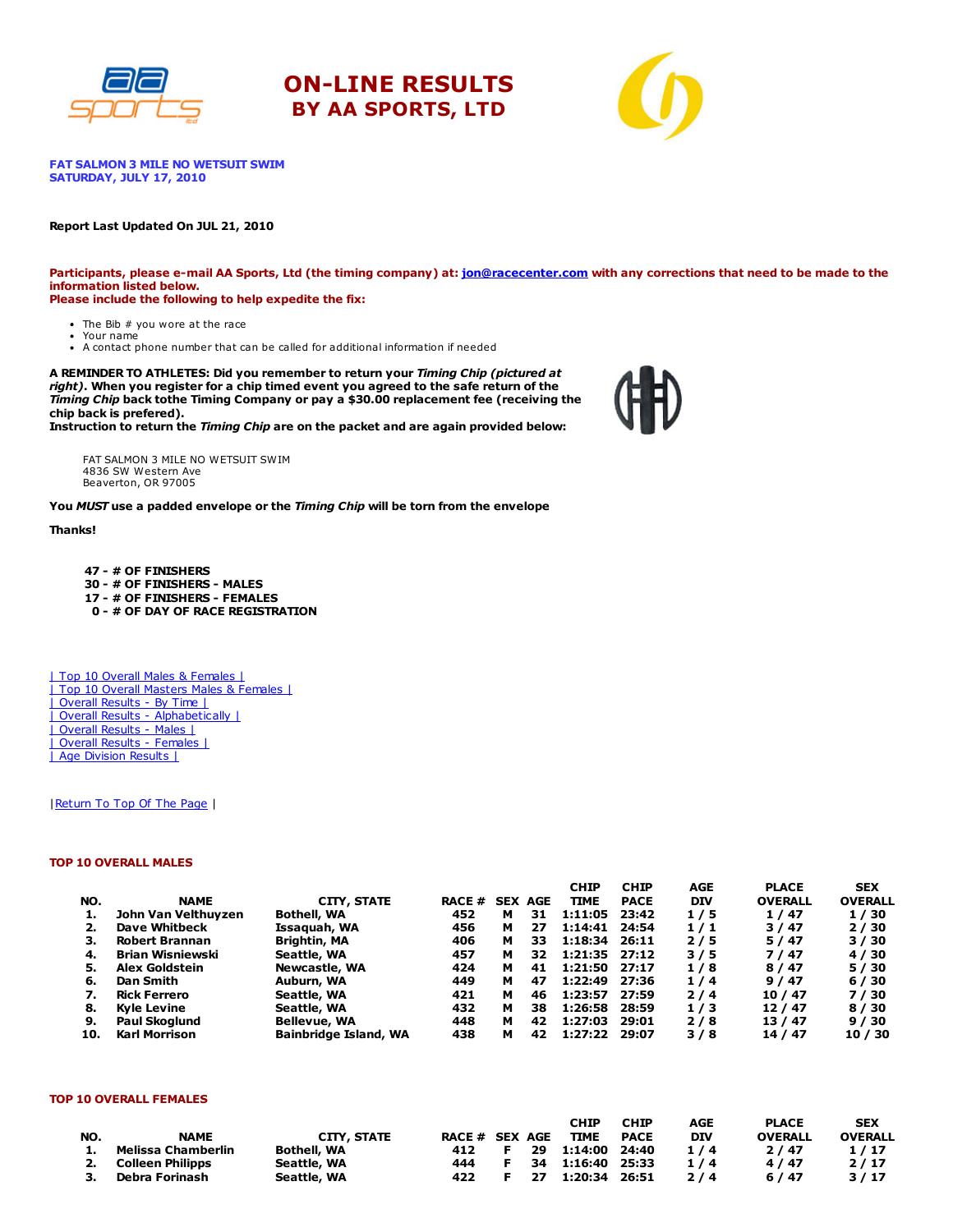| 4.  | <b>Shannon Casey</b> | Auburn, WA         | 411 | 32 | 1:26:46 28:55 |       | 2/4 | 11/47   | 4/17  |
|-----|----------------------|--------------------|-----|----|---------------|-------|-----|---------|-------|
| 5.  | <b>Cathy Cooley</b>  | <b>Edmonds, WA</b> | 414 | 52 | 1:28:00       | 29:20 | 1/3 | 17/47   | 5/17  |
| 6.  | Zena Courtney        | Tacoma, WA         | 415 | 50 | 1:28:12 29:24 |       | 2/3 | 19 / 47 | 6/17  |
| 7.  | Jacquelyn Braggin    | Seattle, WA        | 405 | 23 | 1:29:53 29:58 |       | 1/1 | 21/47   | 7/17  |
| 8.  | <b>Amy Michaels</b>  | Olalla, WA         | 435 | 36 | 1:32:00       | 30:40 | 1/2 | 23/47   | 8/17  |
| 9.  | Linda Snyder         | Yakima, WA         | 451 | 52 | 1:32:10       | 30:43 | 3/3 | 24/47   | 9/17  |
| 10. | Vicki Moorman        | Bellingham, WA     | 437 | 27 | 1:35:10 31:43 |       | 3/4 | 29/47   | 10/17 |

## | Return To Top Of The Page |

## TOP 10 OVERALL MASTERS MALES

| NO. | <b>NAME</b>              | <b>CITY, STATE</b>           | <b>RACE #</b> |   | <b>SEX AGE</b> | <b>CHIP</b><br><b>TIME</b> | <b>CHIP</b><br><b>PACE</b> | AGE<br><b>DIV</b> | <b>PLACE</b><br><b>OVERALL</b> | <b>SEX</b><br><b>OVERALL</b> |
|-----|--------------------------|------------------------------|---------------|---|----------------|----------------------------|----------------------------|-------------------|--------------------------------|------------------------------|
|     | <b>Alex Goldstein</b>    | Newcastle, WA                | 424           | м | 41             | 1:21:50                    | 27:17                      | 1/8               | 8/47                           | 5/30                         |
|     | Dan Smith                | Auburn, WA                   | 449           | м | 47             | 1:22:49                    | 27:36                      | 1/4               | 9/47                           | 6/30                         |
| з.  | <b>Rick Ferrero</b>      | Seattle, WA                  | 421           | м | 46             | 1:23:57                    | 27:59                      | 2/4               | 10/47                          | 7/30                         |
| 4.  | <b>Paul Skoglund</b>     | <b>Bellevue, WA</b>          | 448           | м | 42             | 1:27:03                    | 29:01                      | 2/8               | 13/47                          | 9/30                         |
| 5.  | <b>Karl Morrison</b>     | <b>Bainbridge Island, WA</b> | 438           | м | 42             | 1:27:22 29:07              |                            | 3/8               | 14 / 47                        | 10 / 30                      |
| 6.  | <b>Michael Grimm</b>     | Seattle, WA                  | 426           | м | 41             | 1:27:28 29:09              |                            | 4/8               | 15 / 47                        | 11 / 30                      |
| 7.  | <b>Thomas Piacentini</b> | Tucker, GA                   | 445           | м | 52.            | 1:28:06                    | 29:22                      | 1/4               | 18 / 47                        | 13 / 30                      |
| 8.  | <b>Blair Elander</b>     | Kirkland, WA                 | 460           | м | 49             | 1:29:01                    | 29:40                      | 3/4               | 20/47                          | 14 / 30                      |
| 9.  | <b>Andy Miller</b>       | Kennewick, WA                | 436           | м | 56             | 1:33:29                    | 31:10                      | 1/3               | 25/47                          | 16 / 30                      |
| 10. | <b>Rob Martin</b>        | Redmond, WA                  | 458           | м | 44             | 1:33:49                    | 31:16                      | 5/8               | 26 / 47                        | 17 / 30                      |

#### TOP 10 OVERALL MASTERS FEMALES

| NO. | <b>NAME</b>             | <b>CITY, STATE</b> | <b>RACE # SEX AGE</b> |     | <b>CHIP</b><br><b>TIME</b> | <b>CHIP</b><br><b>PACE</b> | AGE<br><b>DIV</b> | <b>PLACE</b><br><b>OVERALL</b> | <b>SEX</b><br><b>OVERALL</b> |
|-----|-------------------------|--------------------|-----------------------|-----|----------------------------|----------------------------|-------------------|--------------------------------|------------------------------|
|     | <b>Cathy Cooley</b>     | <b>Edmonds, WA</b> | 414                   | 52  | 1:28:00                    | 29:20                      | 1/3               | 17/47                          | 5/17                         |
| 2.  | Zena Courtney           | Tacoma, WA         | 415                   | 50  | 1:28:12 29:24              |                            | 2/3               | 19 / 47                        | 6/17                         |
|     | Linda Snyder            | Yakima, WA         | 451                   | 52. | 1:32:10                    | 30:43                      | 3/3               | 24 / 47                        | 9/17                         |
| 4.  | Laura Kochevar          | Chicago, IL        | 430                   | 44  | 1:51:07                    | 37:02                      | 1/3               | 42 / 47                        | 14/17                        |
| 5.  | Jennifer Brock          | Seattle, WA        | 407                   | 44  | 1:54:25                    | 38:08                      | 2/3               | 44 / 47                        | 15 / 17                      |
| 6.  | <b>Diana McCandless</b> | Olympia, WA        | 461                   | 40  | 2:11:44                    | 43:55                      | 3/3               | 47 / 47                        | 17/17                        |

## |Return To Top Of The Page |

## MEN'S & WOMEN'S OVERALL RESULTS - 3 MILE NO WETSUIT

|     |                           |                              |              |                |    | <b>CHIP</b> | <b>CHIP</b> | <b>AGE</b> | <b>PLACE</b>   | <b>SEX</b>     |
|-----|---------------------------|------------------------------|--------------|----------------|----|-------------|-------------|------------|----------------|----------------|
| NO. | <b>NAME</b>               | <b>CITY, STATE</b>           | <b>RACE#</b> | <b>SEX AGE</b> |    | <b>TIME</b> | <b>PACE</b> | <b>DIV</b> | <b>OVERALL</b> | <b>OVERALL</b> |
| 1.  | John Van Velthuyzen       | <b>Bothell, WA</b>           | 452          | м              | 31 | 1:11:05     | 23:42       | 1/5        | 1/47           | 1/30           |
| 2.  | <b>Melissa Chamberlin</b> | <b>Bothell, WA</b>           | 412          | F              | 29 | 1:14:00     | 24:40       | 1/4        | 2/47           | 1/17           |
| 3.  | <b>Dave Whitbeck</b>      | Issaquah, WA                 | 456          | M              | 27 | 1:14:41     | 24:54       | 1/1        | 3/47           | 2/30           |
| 4.  | <b>Colleen Philipps</b>   | Seattle, WA                  | 444          | F              | 34 | 1:16:40     | 25:33       | 1/4        | 4/47           | 2/17           |
| 5.  | <b>Robert Brannan</b>     | <b>Brightin, MA</b>          | 406          | м              | 33 | 1:18:34     | 26:11       | 2/5        | 5/47           | 3/30           |
| 6.  | Debra Forinash            | Seattle, WA                  | 422          | F              | 27 | 1:20:34     | 26:51       | 2/4        | 6/47           | 3/17           |
| 7.  | <b>Brian Wisniewski</b>   | Seattle, WA                  | 457          | м              | 32 | 1:21:35     | 27:12       | 3/5        | 7/47           | 4/30           |
| 8.  | <b>Alex Goldstein</b>     | Newcastle, WA                | 424          | М              | 41 | 1:21:50     | 27:17       | 1/8        | 8/47           | 5/30           |
| 9.  | <b>Dan Smith</b>          | Auburn, WA                   | 449          | м              | 47 | 1:22:49     | 27:36       | 1/4        | 9/47           | 6/30           |
| 10. | <b>Rick Ferrero</b>       | Seattle, WA                  | 421          | M              | 46 | 1:23:57     | 27:59       | 2/4        | 10/47          | 7/30           |
| 11. | <b>Shannon Casev</b>      | Auburn, WA                   | 411          | F              | 32 | 1:26:46     | 28:55       | 2/4        | 11/47          | 4/17           |
| 12. | <b>Kyle Levine</b>        | Seattle, WA                  | 432          | М              | 38 | 1:26:58     | 28:59       | 1/3        | 12/47          | 8/30           |
| 13. | <b>Paul Skoglund</b>      | <b>Bellevue, WA</b>          | 448          | м              | 42 | 1:27:03     | 29:01       | 2/8        | 13/47          | 9/30           |
| 14. | <b>Karl Morrison</b>      | <b>Bainbridge Island, WA</b> | 438          | M              | 42 | 1:27:22     | 29:07       | 3/8        | 14/47          | 10/30          |
| 15. | <b>Michael Grimm</b>      | Seattle, WA                  | 426          | м              | 41 | 1:27:28     | 29:09       | 4/8        | 15 / 47        | 11 / 30        |
| 16. | <b>Peter Larsen</b>       | Federal Way, WA              | 431          | м              | 23 | 1:27:39     | 29:13       | 1/1        | 16 / 47        | 12/30          |
| 17. | <b>Cathy Cooley</b>       | <b>Edmonds, WA</b>           | 414          | F              | 52 | 1:28:00     | 29:20       | 1/3        | 17/47          | 5/17           |
| 18. | <b>Thomas Piacentini</b>  | Tucker, GA                   | 445          | м              | 52 | 1:28:06     | 29:22       | 1/4        | 18 / 47        | 13 / 30        |
| 19. | <b>Zena Courtney</b>      | Tacoma, WA                   | 415          | F              | 50 | 1:28:12     | 29:24       | 2/3        | 19 / 47        | 6/17           |
| 20. | <b>Blair Elander</b>      | Kirkland, WA                 | 460          | м              | 49 | 1:29:01     | 29:40       | 3/4        | 20/47          | 14 / 30        |
| 21. | Jacquelyn Braggin         | Seattle, WA                  | 405          | F              | 23 | 1:29:53     | 29:58       | 1/1        | 21/47          | 7/17           |
| 22. | <b>Robert Hartman</b>     | Seattle, WA                  | 427          | М              | 32 | 1:31:15     | 30:25       | 4/5        | 22/47          | 15 / 30        |
| 23. | <b>Amy Michaels</b>       | Olalla, WA                   | 435          | F              | 36 | 1:32:00     | 30:40       | 1/2        | 23 / 47        | 8/17           |
| 24. | Linda Snyder              | Yakima, WA                   | 451          | F              | 52 | 1:32:10     | 30:43       | 3/3        | 24 / 47        | 9/17           |
| 25. | <b>Andy Miller</b>        | Kennewick, WA                | 436          | м              | 56 | 1:33:29     | 31:10       | 1/3        | 25/47          | 16/30          |
| 26. | <b>Rob Martin</b>         | <b>Redmond, WA</b>           | 458          | м              | 44 | 1:33:49     | 31:16       | 5/8        | 26 / 47        | 17 / 30        |
| 27. | <b>George Gonzalez</b>    | Seattle, WA                  | 425          | м              | 39 | 1:34:36     | 31:32       | 2/3        | 27/47          | 18 / 30        |
| 28. | <b>Stephen Freeborn</b>   | Federal Way, WA              | 423          | м              | 54 | 1:34:51     | 31:37       | 2/4        | 28 / 47        | 19 / 30        |
| 29. | Vicki Moorman             | Bellingham, WA               | 437          | F              | 27 | 1:35:10     | 31:43       | 3/4        | 29/47          | 10 / 17        |
| 30. | <b>Mark Nagle</b>         | Seattle, WA                  | 439          | М              | 43 | 1:35:12     | 31:44       | 6/8        | 30 / 47        | 20 / 30        |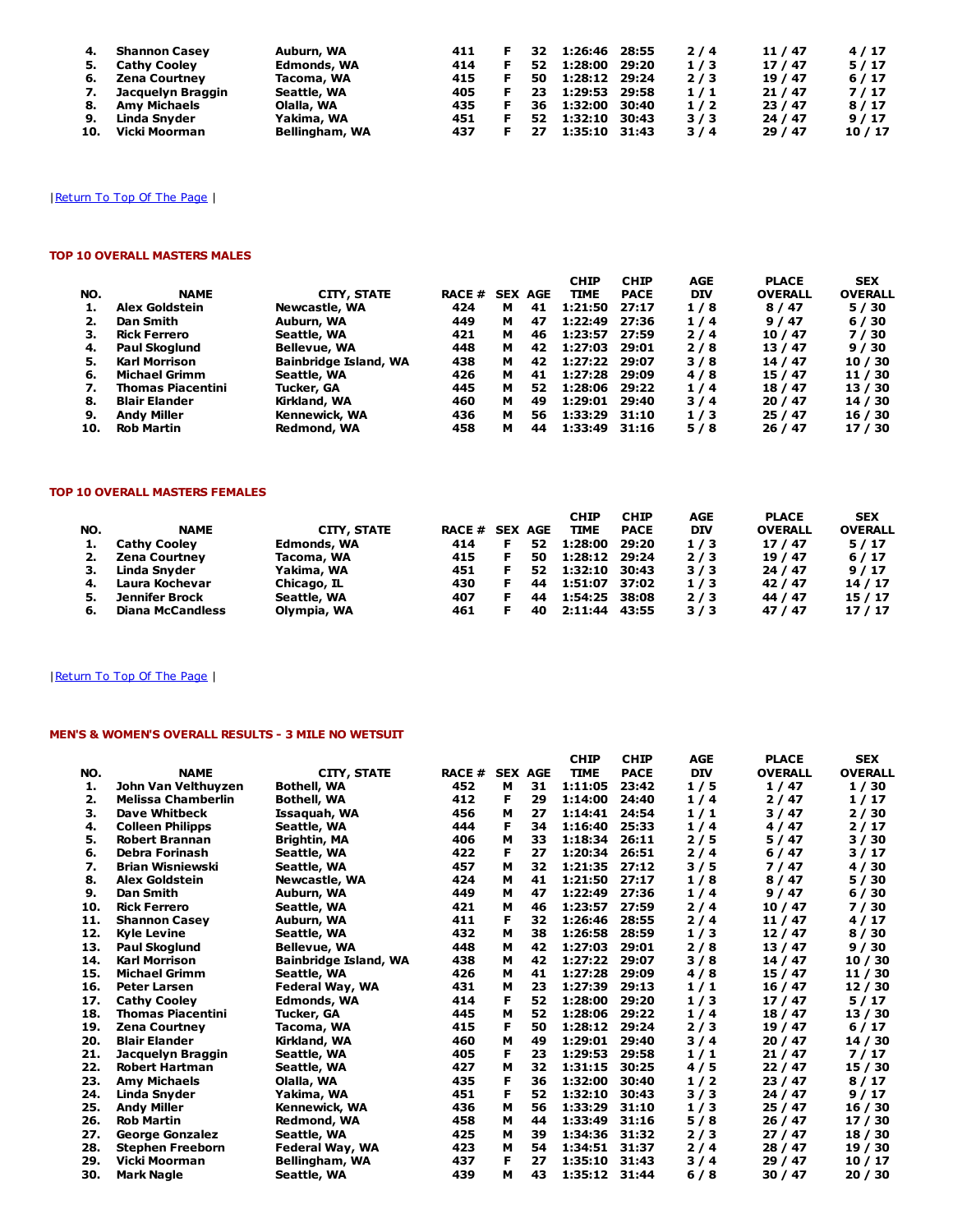| 31. | Davin Reich              | <b>Brooklyn, NY</b>   | 446 | м | 33 | 1:38:31 | 32:50 | 5/5 | 31/47   | 21/30   |
|-----|--------------------------|-----------------------|-----|---|----|---------|-------|-----|---------|---------|
| 32. | <b>Samuel Verkhovsky</b> | Seattle, WA           | 453 | м | 37 | 1:39:26 | 33:09 | 3/3 | 32/47   | 22/30   |
| 33. | <b>Brian Carlton</b>     | <b>Bothell, WA</b>    | 410 | м | 60 | 1:39:43 | 33:14 | 1/1 | 33/47   | 23/30   |
| 34. | <b>Bob Needham</b>       | Lake Oswego, OR       | 440 | м | 57 | 1:40:55 | 33:38 | 2/3 | 34 / 47 | 24 / 30 |
| 35. | <b>Scott Matthews</b>    | Auburn, WA            | 459 | м | 48 | 1:41:35 | 33:52 | 4/4 | 35/47   | 25/30   |
| 36. | <b>Holly Boob</b>        | Yakima, WA            | 404 | F | 32 | 1:42:11 | 34:04 | 3/4 | 36/47   | 11/17   |
| 37. | Jennifer Vreugdenhil     | Seattle, WA           | 454 | F | 29 | 1:43:32 | 34:31 | 4/4 | 37/47   | 12/17   |
| 38. | <b>Eric Westendorf</b>   | Kirkland, WA          | 455 | м | 40 | 1:44:10 | 34:43 | 7/8 | 38 / 47 | 26/30   |
| 39. | <b>Stacey Simmons</b>    | Seattle, WA           | 447 | F | 30 | 1:44:57 | 34:59 | 4/4 | 39/47   | 13/17   |
| 40. | <b>Mike Dowd</b>         | Portland, WA          | 417 | м | 51 | 1:47:23 | 35:48 | 3/4 | 40 / 47 | 27/30   |
| 41. | John Burge               | Seattle, WA           | 409 | м | 59 | 1:50:36 | 36:52 | 3/3 | 41/47   | 28/30   |
| 42. | Laura Kochevar           | Chicago, IL           | 430 | F | 44 | 1:51:07 | 37:02 | 1/3 | 42 / 47 | 14/17   |
| 43. | David Alexander          | Bainbridge Island, WA | 401 | м | 53 | 1:54:10 | 38:03 | 4/4 | 43 / 47 | 29/30   |
| 44. | <b>Jennifer Brock</b>    | Seattle, WA           | 407 | Е | 44 | 1:54:25 | 38:08 | 2/3 | 44 / 47 | 15 / 17 |
| 45. | <b>Leonore Faulds</b>    | Seattle, WA           | 419 | F | 36 | 1:57:46 | 39:15 | 2/2 | 45 / 47 | 16/17   |
| 46. | <b>Craig Pepin</b>       | Seattle, WA           | 443 | м | 40 | 2:08:23 | 42:48 | 8/8 | 46 / 47 | 30/30   |
| 47. | <b>Diana McCandless</b>  | Olympia, WA           | 461 | F | 40 | 2:11:44 | 43:55 | 3/3 | 47/47   | 17/17   |

## |Return To Top Of The Page |

## OVERALL RESULTS IN ALPHABETICAL ORDER - 3 MILE NO WETSUIT

|                            |                              |        |                |    | <b>CHIP</b>   | <b>CHIP</b> | AGE        | <b>PLACE</b>   | <b>SEX</b>     |
|----------------------------|------------------------------|--------|----------------|----|---------------|-------------|------------|----------------|----------------|
| <b>NAME</b>                | <b>CITY, STATE</b>           | RACE # | <b>SEX AGE</b> |    | <b>TIME</b>   | <b>PACE</b> | <b>DIV</b> | <b>OVERALL</b> | <b>OVERALL</b> |
| Alexander, David           | <b>Bainbridge Island, WA</b> | 401    | м              | 53 | 1:54:10       | 38:03       | 4/4        | 43 / 47        | 29 / 30        |
| Boob, Holly                | Yakima, WA                   | 404    | F              | 32 | 1:42:11       | 34:04       | 3/4        | 36 / 47        | 11 / 17        |
| Braggin, Jacquelyn         | Seattle, WA                  | 405    | F              | 23 | 1:29:53       | 29:58       | 1/1        | 21 / 47        | 7/17           |
| Brannan, Robert            | <b>Brightin, MA</b>          | 406    | м              | 33 | 1:18:34       | 26:11       | 2 / 5      | 5 / 47         | 3/30           |
| <b>Brock, Jennifer</b>     | Seattle, WA                  | 407    | F              | 44 | 1:54:25       | 38:08       | 2/3        | 44 / 47        | 15 / 17        |
| Burge, John                | Seattle, WA                  | 409    | м              | 59 | 1:50:36       | 36:52       | 3/3        | 41 / 47        | 28 / 30        |
| Carlton, Brian             | <b>Bothell, WA</b>           | 410    | м              | 60 | 1:39:43       | 33:14       | 1/1        | 33/47          | 23 / 30        |
| Casey, Shannon             | Auburn, WA                   | 411    | F              | 32 | 1:26:46       | 28:55       | 2/4        | 11 / 47        | 4/17           |
| <b>Chamberlin, Melissa</b> | <b>Bothell, WA</b>           | 412    | F              | 29 | 1:14:00       | 24:40       | 1/4        | 2 / 47         | 1/17           |
| Cooley, Cathy              | Edmonds, WA                  | 414    | F              | 52 | 1:28:00       | 29:20       | 1/3        | 17 / 47        | 5/17           |
| Courtney, Zena             | Tacoma, WA                   | 415    | F              | 50 | 1:28:12       | 29:24       | 2/3        | 19 / 47        | 6/17           |
| Dowd, Mike                 | Portland, WA                 | 417    | м              | 51 | 1:47:23       | 35:48       | 3/4        | 40 / 47        | 27 / 30        |
| Elander, Blair             | Kirkland, WA                 | 460    | м              | 49 | 1:29:01       | 29:40       | 3 / 4      | 20 / 47        | 14 / 30        |
| <b>Faulds, Leonore</b>     | Seattle, WA                  | 419    | F              | 36 | 1:57:46       | 39:15       | 2/2        | 45 / 47        | 16 / 17        |
| Ferrero, Rick              | Seattle, WA                  | 421    | м              | 46 | 1:23:57       | 27:59       | 2/4        | 10 / 47        | 7/30           |
| Forinash, Debra            | Seattle, WA                  | 422    | F              | 27 | 1:20:34 26:51 |             | 2/4        | 6/47           | 3/17           |
| Freeborn, Stephen          | Federal Way, WA              | 423    | м              | 54 | 1:34:51       | 31:37       | 2/4        | 28 / 47        | 19 / 30        |
| Goldstein, Alex            | Newcastle, WA                | 424    | м              | 41 | 1:21:50       | 27:17       | 1/8        | 8/47           | 5/30           |
| Gonzalez, George           | Seattle, WA                  | 425    | м              | 39 | 1:34:36       | 31:32       | 2/3        | 27 / 47        | 18 / 30        |
| Grimm, Michael             | Seattle, WA                  | 426    | м              | 41 | 1:27:28       | 29:09       | 4/8        | 15 / 47        | 11 / 30        |
| Hartman, Robert            | Seattle, WA                  | 427    | м              | 32 | 1:31:15       | 30:25       | 4/5        | 22 / 47        | 15 / 30        |
| Kochevar, Laura            | Chicago, IL                  | 430    | F              | 44 | 1:51:07       | 37:02       | 1/3        | 42 / 47        | 14 / 17        |
| Larsen, Peter              | Federal Way, WA              | 431    | м              | 23 | 1:27:39       | 29:13       | 1/1        | 16 / 47        | 12/30          |
| Levine, Kyle               | Seattle, WA                  | 432    | м              | 38 | 1:26:58       | 28:59       | 1/3        | 12/47          | 8/30           |
| Martin, Rob                | Redmond, WA                  | 458    | м              | 44 | 1:33:49       | 31:16       | 5/8        | 26 / 47        | 17 / 30        |
| <b>Matthews, Scott</b>     | Auburn, WA                   | 459    | м              | 48 | 1:41:35       | 33:52       | 4 / 4      | 35 / 47        | 25 / 30        |
| <b>McCandless, Diana</b>   | Olympia, WA                  | 461    | F              | 40 | 2:11:44 43:55 |             | 3/3        | 47 / 47        | 17 / 17        |
| Michaels, Amy              | Olalla, WA                   | 435    | F              | 36 | 1:32:00       | 30:40       | 1/2        | 23 / 47        | 8/17           |
| Miller, Andy               | Kennewick, WA                | 436    | м              | 56 | 1:33:29       | 31:10       | 1/3        | 25 / 47        | 16 / 30        |
| Moorman, Vicki             | Bellingham, WA               | 437    | F              | 27 | 1:35:10       | 31:43       | 3/4        | 29 / 47        | 10 / 17        |
| Morrison, Karl             | <b>Bainbridge Island, WA</b> | 438    | м              | 42 | 1:27:22 29:07 |             | 3/8        | 14/47          | 10 / 30        |
| Nagle, Mark                | Seattle, WA                  | 439    | м              | 43 | 1:35:12       | 31:44       | 6/8        | 30 / 47        | 20 / 30        |
| Needham, Bob               | Lake Oswego, OR              | 440    | м              | 57 | 1:40:55       | 33:38       | 2/3        | 34 / 47        | 24 / 30        |
| Pepin, Craig               | Seattle, WA                  | 443    | м              | 40 | 2:08:23       | 42:48       | 8/8        | 46 / 47        | 30 / 30        |
| Philipps, Colleen          | Seattle, WA                  | 444    | F              | 34 | 1:16:40       | 25:33       | 1/4        | 4/47           | 2/17           |
| <b>Piacentini, Thomas</b>  | Tucker, GA                   | 445    | м              | 52 | 1:28:06       | 29:22       | 1/4        | 18 / 47        | 13 / 30        |
| Reich, Davin               | Brooklyn, NY                 | 446    | м              | 33 | 1:38:31       | 32:50       | 5/5        | 31 / 47        | 21 / 30        |
| <b>Simmons, Stacey</b>     | Seattle, WA                  | 447    | F              | 30 | 1:44:57       | 34:59       | 4 / 4      | 39 / 47        | 13 / 17        |
| Skoglund, Paul             | <b>Bellevue, WA</b>          | 448    | м              | 42 | 1:27:03       | 29:01       | 2/8        | 13/47          | 9/30           |
| Smith, Dan                 | Auburn, WA                   | 449    | м              | 47 | 1:22:49       | 27:36       | 1/4        | 9/47           | 6/30           |
| Snyder, Linda              | Yakima, WA                   | 451    | F              | 52 | 1:32:10       | 30:43       | 3/3        | 24 / 47        | 9/17           |
| Van Velthuyzen, John       | <b>Bothell, WA</b>           | 452    | м              | 31 | 1:11:05       | 23:42       | 1/5        | 1/47           | 1/30           |
| Verkhovsky, Samuel         | Seattle, WA                  | 453    | м              | 37 | 1:39:26       | 33:09       | 3/3        | 32 / 47        | 22 / 30        |
| Vreugdenhil, Jennifer      | Seattle, WA                  | 454    | F              | 29 | 1:43:32       | 34:31       | 4/4        | 37 / 47        | 12/17          |
| <b>Westendorf, Eric</b>    | Kirkland, WA                 | 455    | м              | 40 | 1:44:10       | 34:43       | 7 / 8      | 38 / 47        | 26 / 30        |
| <b>Whitbeck, Dave</b>      | Issaquah, WA                 | 456    | м              | 27 | 1:14:41       | 24:54       | 1/1        | 3/47           | 2/30           |
| Wisniewski, Brian          | Seattle, WA                  | 457    | м              | 32 | 1:21:35       | 27:12       | 3 / 5      | 7 / 47         | 4/30           |

## | Return To Top Of The Page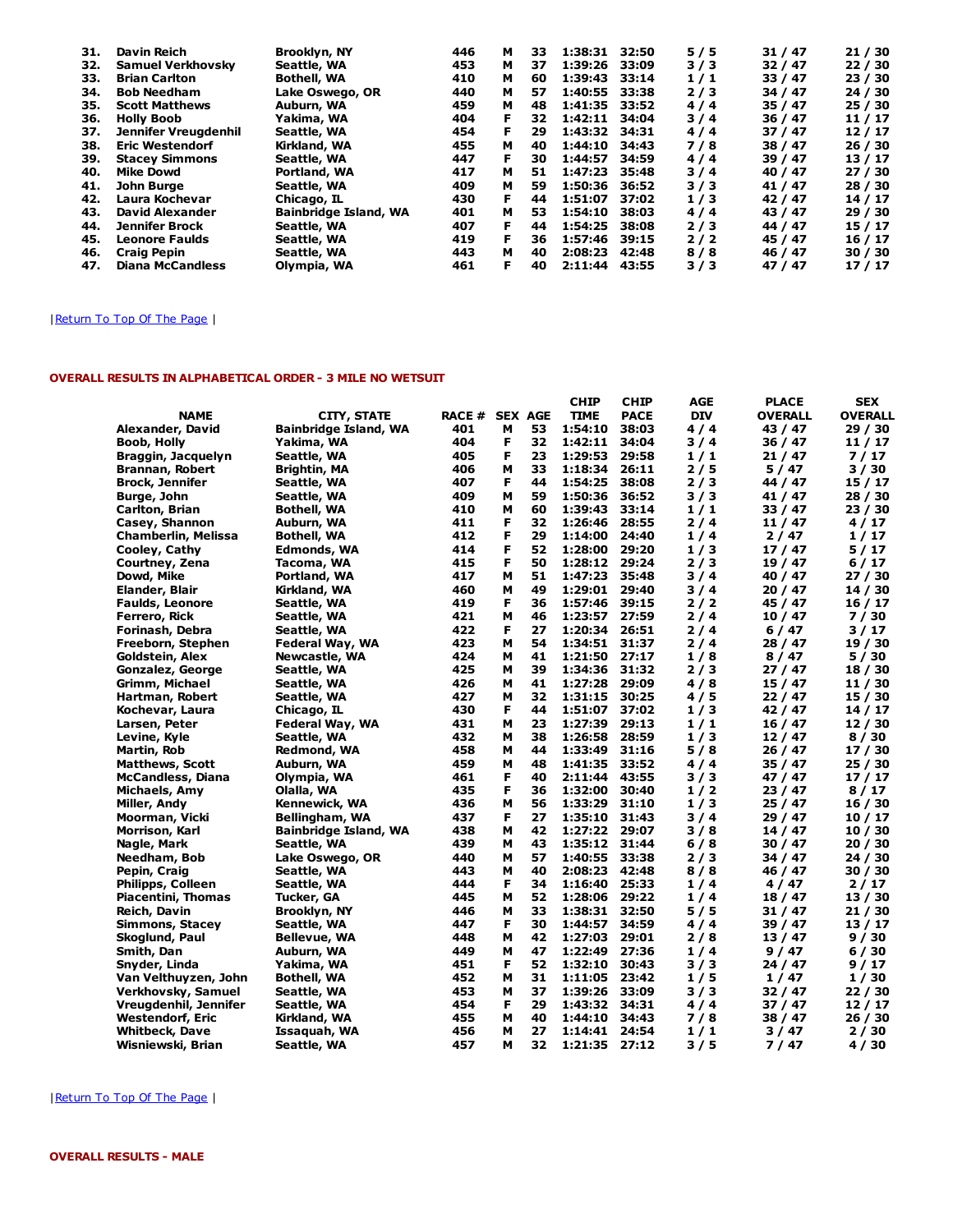|     |                          |                              |               |                |    | <b>CHIP</b> | <b>CHIP</b> | <b>AGE</b> | <b>PLACE</b>   | <b>SEX</b>     |
|-----|--------------------------|------------------------------|---------------|----------------|----|-------------|-------------|------------|----------------|----------------|
| NO. | <b>NAME</b>              | <b>CITY, STATE</b>           | <b>RACE #</b> | <b>SEX AGE</b> |    | <b>TIME</b> | <b>PACE</b> | <b>DIV</b> | <b>OVERALL</b> | <b>OVERALL</b> |
| 1.  | John Van Velthuyzen      | <b>Bothell, WA</b>           | 452           | м              | 31 | 1:11:05     | 23:42       | 1/5        | 1/47           | 1/30           |
| 2.  | Dave Whitbeck            | Issaquah, WA                 | 456           | м              | 27 | 1:14:41     | 24:54       | 1/1        | 3/47           | 2/30           |
| з.  | <b>Robert Brannan</b>    | <b>Brightin, MA</b>          | 406           | м              | 33 | 1:18:34     | 26:11       | 2/5        | 5/47           | 3 / 30         |
| 4.  | <b>Brian Wisniewski</b>  | Seattle, WA                  | 457           | м              | 32 | 1:21:35     | 27:12       | 3 / 5      | 7/47           | 4/30           |
| 5.  | <b>Alex Goldstein</b>    | Newcastle, WA                | 424           | м              | 41 | 1:21:50     | 27:17       | 1/8        | 8/47           | 5/30           |
| 6.  | <b>Dan Smith</b>         | Auburn, WA                   | 449           | м              | 47 | 1:22:49     | 27:36       | 1/4        | 9/47           | 6/30           |
| 7.  | <b>Rick Ferrero</b>      | Seattle, WA                  | 421           | м              | 46 | 1:23:57     | 27:59       | 2/4        | 10/47          | 7/30           |
| 8.  | <b>Kyle Levine</b>       | Seattle, WA                  | 432           | м              | 38 | 1:26:58     | 28:59       | 1/3        | 12/47          | 8/30           |
| 9.  | <b>Paul Skoglund</b>     | <b>Bellevue, WA</b>          | 448           | м              | 42 | 1:27:03     | 29:01       | 2/8        | 13/47          | 9/30           |
| 10. | <b>Karl Morrison</b>     | <b>Bainbridge Island, WA</b> | 438           | м              | 42 | 1:27:22     | 29:07       | 3/8        | 14 / 47        | 10/30          |
| 11. | <b>Michael Grimm</b>     | Seattle, WA                  | 426           | м              | 41 | 1:27:28     | 29:09       | 4/8        | 15 / 47        | 11/30          |
| 12. | <b>Peter Larsen</b>      | Federal Way, WA              | 431           | м              | 23 | 1:27:39     | 29:13       | 1/1        | 16/47          | 12/30          |
| 13. | <b>Thomas Piacentini</b> | Tucker, GA                   | 445           | м              | 52 | 1:28:06     | 29:22       | 1/4        | 18 / 47        | 13 / 30        |
| 14. | <b>Blair Elander</b>     | Kirkland, WA                 | 460           | м              | 49 | 1:29:01     | 29:40       | 3 / 4      | 20/47          | 14 / 30        |
| 15. | <b>Robert Hartman</b>    | Seattle, WA                  | 427           | м              | 32 | 1:31:15     | 30:25       | 4/5        | 22/47          | 15 / 30        |
| 16. | <b>Andy Miller</b>       | Kennewick, WA                | 436           | м              | 56 | 1:33:29     | 31:10       | 1/3        | 25/47          | 16 / 30        |
| 17. | <b>Rob Martin</b>        | <b>Redmond, WA</b>           | 458           | м              | 44 | 1:33:49     | 31:16       | 5/8        | 26/47          | 17 / 30        |
| 18. | <b>George Gonzalez</b>   | Seattle, WA                  | 425           | м              | 39 | 1:34:36     | 31:32       | 2/3        | 27/47          | 18 / 30        |
| 19. | <b>Stephen Freeborn</b>  | Federal Way, WA              | 423           | м              | 54 | 1:34:51     | 31:37       | 2/4        | 28/47          | 19 / 30        |
| 20. | <b>Mark Nagle</b>        | Seattle, WA                  | 439           | м              | 43 | 1:35:12     | 31:44       | 6/8        | 30/47          | 20/30          |
| 21. | Davin Reich              | Brooklyn, NY                 | 446           | м              | 33 | 1:38:31     | 32:50       | 5/5        | 31/47          | 21/30          |
| 22. | <b>Samuel Verkhovsky</b> | Seattle, WA                  | 453           | м              | 37 | 1:39:26     | 33:09       | 3/3        | 32/47          | 22/30          |
| 23. | <b>Brian Carlton</b>     | <b>Bothell, WA</b>           | 410           | м              | 60 | 1:39:43     | 33:14       | 1/1        | 33 / 47        | 23/30          |
| 24. | <b>Bob Needham</b>       | Lake Oswego, OR              | 440           | м              | 57 | 1:40:55     | 33:38       | 2/3        | 34 / 47        | 24 / 30        |
| 25. | <b>Scott Matthews</b>    | Auburn, WA                   | 459           | м              | 48 | 1:41:35     | 33:52       | 4/4        | 35/47          | 25/30          |
| 26. | <b>Eric Westendorf</b>   | Kirkland, WA                 | 455           | м              | 40 | 1:44:10     | 34:43       | 7/8        | 38 / 47        | 26/30          |
| 27. | <b>Mike Dowd</b>         | Portland, WA                 | 417           | м              | 51 | 1:47:23     | 35:48       | 3/4        | 40 / 47        | 27/30          |
| 28. | John Burge               | Seattle, WA                  | 409           | м              | 59 | 1:50:36     | 36:52       | 3/3        | 41 / 47        | 28 / 30        |
| 29. | <b>David Alexander</b>   | <b>Bainbridge Island, WA</b> | 401           | м              | 53 | 1:54:10     | 38:03       | 4/4        | 43 / 47        | 29/30          |
| 30. | <b>Craig Pepin</b>       | Seattle, WA                  | 443           | м              | 40 | 2:08:23     | 42:48       | 8/8        | 46 / 47        | 30/30          |

## | Return To Top Of The Page |

## OVERALL RESULTS - FEMALE

|     |                         |                    |        |   |                | <b>CHIP</b> | <b>CHIP</b> | <b>AGE</b> | <b>PLACE</b>   | <b>SEX</b>     |
|-----|-------------------------|--------------------|--------|---|----------------|-------------|-------------|------------|----------------|----------------|
| NO. | <b>NAME</b>             | <b>CITY, STATE</b> | RACE # |   | <b>SEX AGE</b> | <b>TIME</b> | <b>PACE</b> | <b>DIV</b> | <b>OVERALL</b> | <b>OVERALL</b> |
| 1.  | Melissa Chamberlin      | <b>Bothell, WA</b> | 412    | F | 29             | 1:14:00     | 24:40       | 1/4        | 2/47           | 1/17           |
| 2.  | <b>Colleen Philipps</b> | Seattle, WA        | 444    |   | 34             | 1:16:40     | 25:33       | 1/4        | 4/47           | 2/17           |
| з.  | Debra Forinash          | Seattle, WA        | 422    |   | 27             | 1:20:34     | 26:51       | 2/4        | 6/47           | 3/17           |
| 4.  | <b>Shannon Casey</b>    | Auburn, WA         | 411    |   | 32             | 1:26:46     | 28:55       | 2/4        | 11 / 47        | 4/17           |
| 5.  | <b>Cathy Cooley</b>     | Edmonds, WA        | 414    |   | 52             | 1:28:00     | 29:20       | 1/3        | 17/47          | 5/17           |
| 6.  | <b>Zena Courtney</b>    | Tacoma, WA         | 415    |   | 50             | 1:28:12     | 29:24       | 2/3        | 19 / 47        | 6/17           |
| 7.  | Jacquelyn Braggin       | Seattle, WA        | 405    |   | 23             | 1:29:53     | 29:58       | 1/1        | 21/47          | 7/17           |
| 8.  | <b>Amy Michaels</b>     | Olalla, WA         | 435    |   | 36             | 1:32:00     | 30:40       | 1/2        | 23/47          | 8/17           |
| 9.  | Linda Snyder            | Yakima, WA         | 451    |   | 52             | 1:32:10     | 30:43       | 3/3        | 24/47          | 9/17           |
| 10. | Vicki Moorman           | Bellingham, WA     | 437    |   | 27             | 1:35:10     | 31:43       | 3/4        | 29/47          | 10/17          |
| 11. | <b>Holly Boob</b>       | Yakima, WA         | 404    |   | 32             | 1:42:11     | 34:04       | 3/4        | 36/47          | 11/17          |
| 12. | Jennifer Vreugdenhil    | Seattle, WA        | 454    |   | 29             | 1:43:32     | 34:31       | 4/4        | 37/47          | 12/17          |
| 13. | <b>Stacey Simmons</b>   | Seattle, WA        | 447    |   | 30             | 1:44:57     | 34:59       | 4/4        | 39 / 47        | 13/17          |
| 14. | Laura Kochevar          | Chicago, IL        | 430    |   | 44             | 1:51:07     | 37:02       | 1/3        | 42 / 47        | 14/17          |
| 15. | Jennifer Brock          | Seattle, WA        | 407    |   | 44             | 1:54:25     | 38:08       | 2/3        | 44 / 47        | 15/17          |
| 16. | <b>Leonore Faulds</b>   | Seattle, WA        | 419    |   | 36             | 1:57:46     | 39:15       | 2/2        | 45 / 47        | 16/17          |
| 17. | Diana McCandless        | Olympia, WA        | 461    |   | 40             | 2:11:44     | 43:55       | 3/3        | 47 / 47        | 17/17          |

| Return To Top Of The Page |

# AGE DIVISION RESULTS

## MALE 19 TO 24 YEARS OF AGE - 3 MILE NO WET

|     |              |                    |                |  | <b>CHIP</b>            | <b>CHIP</b> | <b>AGE</b> | <b>PLACE</b>   | <b>SEX</b>     |
|-----|--------------|--------------------|----------------|--|------------------------|-------------|------------|----------------|----------------|
| NO. | <b>NAME</b>  | <b>CITY, STATE</b> | RACE # SEX AGE |  | TIME                   | PACE        | <b>DIV</b> | <b>OVERALL</b> | <b>OVERALL</b> |
| 1.  | Peter Larsen | Federal Way, WA    |                |  | 431 M 23 1:27:39 29:13 |             | 1/1        | 16 / 47        | 12/30          |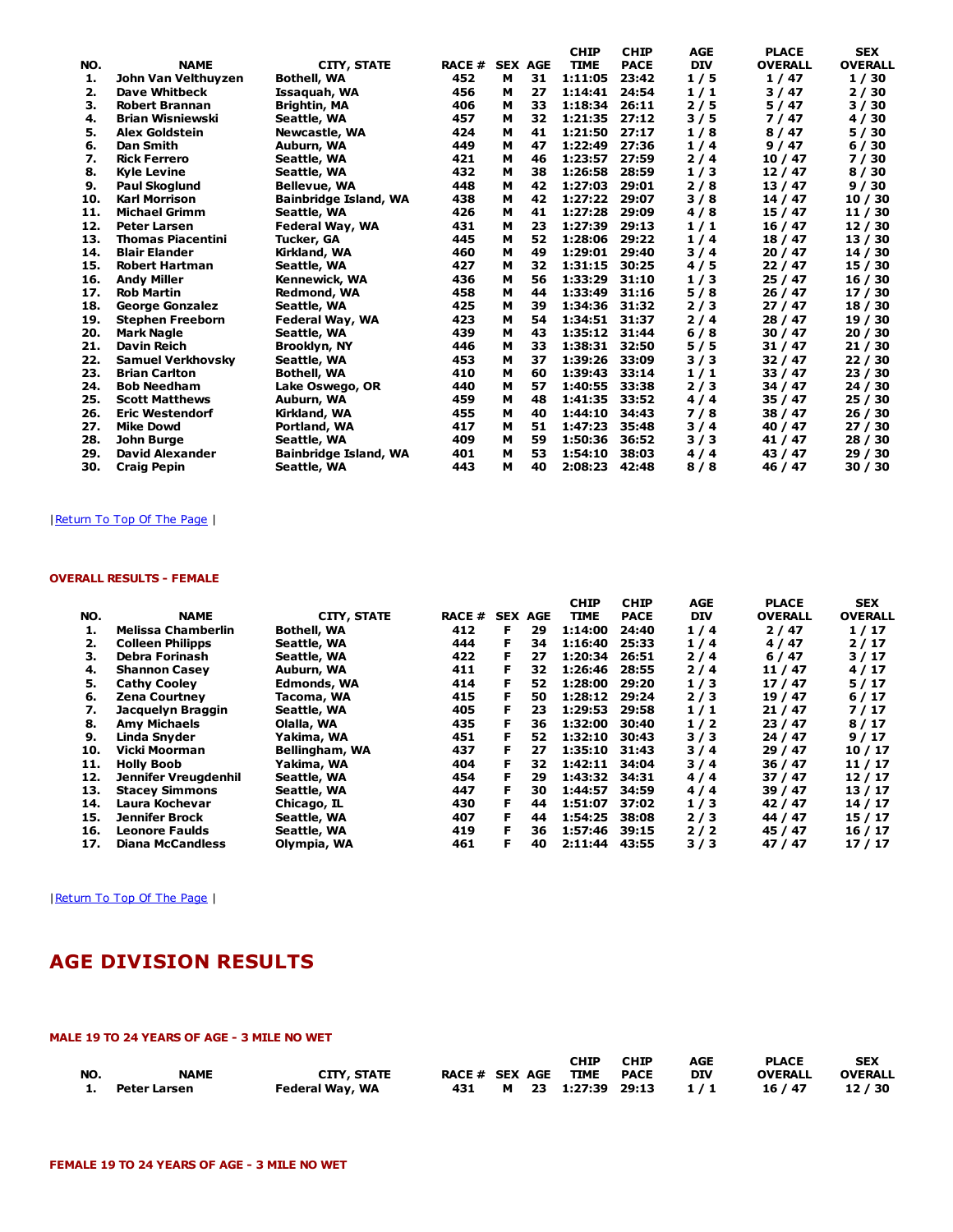|     |                      |                    |                |  | <b>CHIP</b>            | <b>CHIP</b> | AGE | <b>PLACE</b>   | <b>SEX</b>     |
|-----|----------------------|--------------------|----------------|--|------------------------|-------------|-----|----------------|----------------|
| NO. | <b>NAME</b>          | <b>CITY, STATE</b> | RACE # SEX AGE |  | <b>TIME PACE</b>       |             | DIV | <b>OVERALL</b> | <b>OVERALL</b> |
|     | 1. Jacquelyn Braggin | Seattle, WA        |                |  | 405 F 23 1:29:53 29:58 |             | 1/1 | 21 / 47        | 7/17           |

## MALE 25 TO 29 YEARS OF AGE - 3 MILE NO WET

| NO. | <b>NAME</b>          | <b>CITY, STATE</b> | RACE # SEX AGE |  | <b>CHIP</b><br><b>TIME</b> | <b>CHIP</b><br><b>PACE</b> | AGE<br><b>DIV</b> | <b>PLACE</b><br><b>OVERALL</b> | <b>SEX</b><br><b>OVERALL</b> |
|-----|----------------------|--------------------|----------------|--|----------------------------|----------------------------|-------------------|--------------------------------|------------------------------|
| 1.  | <b>Dave Whitbeck</b> | Issaquah, WA       | 456            |  | M 27 1:14:41 24:54         |                            | 1/1               | 3/47                           | 2/30                         |

## FEMALE 25 TO 29 YEARS OF AGE - 3 MILE NO WET

| NO. | <b>NAME</b>          | CITY, STATE        | <b>RACE # SEX AGE</b> |    | <b>CHIP</b><br><b>TIME</b> | <b>CHIP</b><br><b>PACE</b> | AGE<br><b>DIV</b> | <b>PLACE</b><br><b>OVERALL</b> | <b>SEX</b><br><b>OVERALL</b> |
|-----|----------------------|--------------------|-----------------------|----|----------------------------|----------------------------|-------------------|--------------------------------|------------------------------|
|     | Melissa Chamberlin   | <b>Bothell, WA</b> | 412                   | 29 | 1:14:00 24:40              |                            | 1/4               | 2/47                           | 1/17                         |
|     | Debra Forinash       | Seattle, WA        | 422                   | 27 | 1:20:34 26:51              |                            | 2/4               | 6/47                           | 3/17                         |
|     | Vicki Moorman        | Bellingham, WA     | 437                   | 27 | 1:35:10 31:43              |                            | 3/4               | 29/47                          | 10/17                        |
|     | Jennifer Vreugdenhil | Seattle, WA        | 454                   | 29 | 1:43:32 34:31              |                            | 4/4               | 37/47                          | 12/17                        |

#### MALE 30 TO 34 YEARS OF AGE - 3 MILE NO WET

|     |                     |                    |                |   |    | <b>CHIP</b>   | <b>CHIP</b> | AGE        | <b>PLACE</b>   | <b>SEX</b>     |
|-----|---------------------|--------------------|----------------|---|----|---------------|-------------|------------|----------------|----------------|
| NO. | <b>NAME</b>         | CITY, STATE        | RACE # SEX AGE |   |    | <b>TIME</b>   | <b>PACE</b> | <b>DIV</b> | <b>OVERALL</b> | <b>OVERALL</b> |
| 1.  | John Van Velthuyzen | <b>Bothell, WA</b> | 452            | м | 31 | 1:11:05 23:42 |             | 1/5        | 1/47           | 1/30           |
| 2.  | Robert Brannan      | Brightin, MA       | 406            | м | 33 | 1:18:34 26:11 |             | 2/5        | 5/47           | 3/30           |
|     | Brian Wisniewski    | Seattle, WA        | 457            | м | 32 | 1:21:35 27:12 |             | 3/5        | 7/47           | 4/30           |
|     | Robert Hartman      | Seattle, WA        | 427            |   | 32 | 1:31:15 30:25 |             | 4/5        | 22/47          | 15 / 30        |
|     | Davin Reich         | Brooklyn, NY       | 446            | м | 33 | 1:38:31 32:50 |             | 5/5        | 31/47          | 21/30          |

## FEMALE 30 TO 34 YEARS OF AGE - 3 MILE NO WET

| NO. | <b>NAME</b>             | CITY, STATE | <b>RACE # SEX AGE</b> |    |    | CHIP<br><b>TIME</b> | <b>CHIP</b><br><b>PACE</b> | AGE<br><b>DIV</b> | <b>PLACE</b><br><b>OVERALL</b> | <b>SEX</b><br><b>OVERALL</b> |
|-----|-------------------------|-------------|-----------------------|----|----|---------------------|----------------------------|-------------------|--------------------------------|------------------------------|
| 1.  | <b>Colleen Philipps</b> | Seattle, WA | 444                   | F. | 34 | 1:16:40 25:33       |                            | 1/4               | 4/47                           | 2/17                         |
| 2.  | <b>Shannon Casey</b>    | Auburn, WA  | 411                   | F. | 32 | 1:26:46 28:55       |                            | $2/4$             | 11/47                          | 4/17                         |
| з.  | <b>Holly Boob</b>       | Yakima, WA  | 404                   |    | 32 | 1:42:11 34:04       |                            | 3/4               | 36/47                          | 11/17                        |
|     | <b>Stacey Simmons</b>   | Seattle, WA | 447                   |    | 30 | 1:44:57             | 34:59                      | 4/4               | 39/47                          | 13/17                        |

#### MALE 35 TO 39 YEARS OF AGE - 3 MILE NO WET

|     |                      |                    |                |   |     | <b>CHIP</b>   | <b>CHIP</b> | AGE | <b>PLACE</b>   | <b>SEX</b>     |
|-----|----------------------|--------------------|----------------|---|-----|---------------|-------------|-----|----------------|----------------|
| NO. | <b>NAME</b>          | <b>CITY, STATE</b> | RACE # SEX AGE |   |     | <b>TIME</b>   | <b>PACE</b> | DIV | <b>OVERALL</b> | <b>OVERALL</b> |
|     | Kvle Levine          | Seattle, WA        | 432            | м | -38 | 1:26:58 28:59 |             | 1/3 | 12/47          | 8/30           |
|     | 2. George Gonzalez   | Seattle, WA        | 425            | м | -39 | 1:34:36 31:32 |             | 2/3 | 27/47          | 18 / 30        |
|     | 3. Samuel Verkhovsky | Seattle, WA        | 453            | м | -37 | 1:39:26 33:09 |             | 3/3 | 32/47          | 22/30          |

## FEMALE 35 TO 39 YEARS OF AGE - 3 MILE NO WET

| NO. | <b>NAME</b>       | <b>CITY, STATE</b> | RACE # SEX AGE |    | <b>CHIP</b><br>TIME | <b>CHIP</b><br><b>PACE</b> | AGE<br>DIV | <b>PLACE</b><br><b>OVERALL</b> | <b>SEX</b><br><b>OVERALL</b> |
|-----|-------------------|--------------------|----------------|----|---------------------|----------------------------|------------|--------------------------------|------------------------------|
|     | 1. Amy Michaels   | Olalla, WA         | 435 —          | E. | 36 1:32:00 30:40    |                            | 1/2        | 23 / 47                        | 8/17                         |
|     | 2. Leonore Faulds | Seattle, WA        | 419            |    | 36 1:57:46 39:15    |                            | 2/2        | 45 / 47                        | 16 / 17                      |

## MALE 40 TO 44 YEARS OF AGE - 3 MILE NO WET

|     |                  |                              |                |   |     | CHIP             | <b>CHIP</b> | AGE        | <b>PLACE</b>   | <b>SEX</b>     |
|-----|------------------|------------------------------|----------------|---|-----|------------------|-------------|------------|----------------|----------------|
| NO. | <b>NAME</b>      | <b>CITY, STATE</b>           | RACE # SEX AGE |   |     | <b>TIME</b>      | <b>PACE</b> | <b>DIV</b> | <b>OVERALL</b> | <b>OVERALL</b> |
|     | Alex Goldstein   | Newcastle, WA                | 424            | м |     | 41 1:21:50 27:17 |             | 1/8        | 8/47           | 5/30           |
|     | 2. Paul Skoglund | Bellevue, WA                 | 448            | м | -42 | 1:27:03 29:01    |             | 2/8        | 13/47          | 9/30           |
|     | Karl Morrison    | <b>Bainbridge Island, WA</b> | 438            | м | -42 | 1:27:22 29:07    |             | 3/8        | 14 / 47        | 10 / 30        |